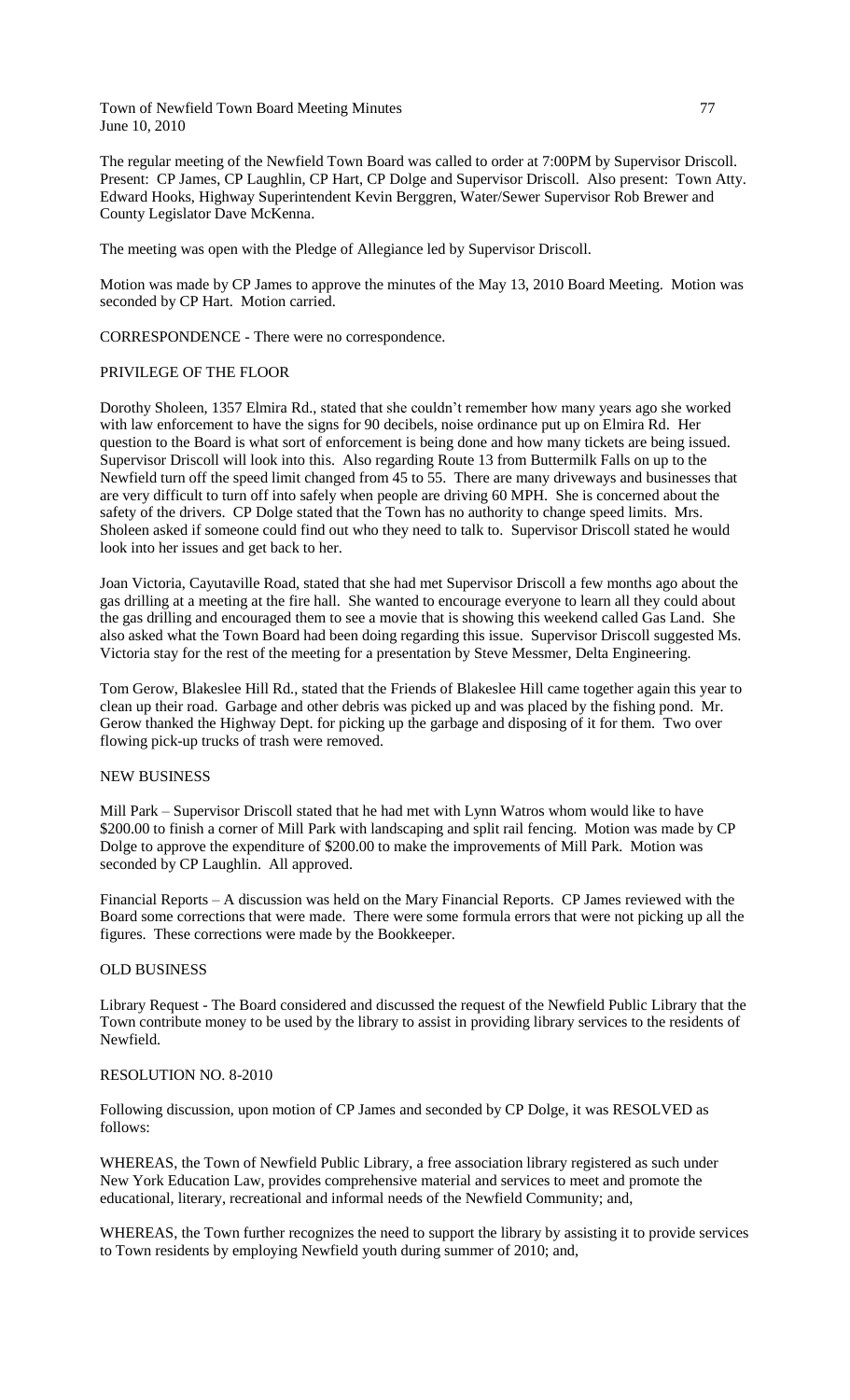Town Of Newfield Regular Board Meeting 78 **June 10, 2010** Page: 2

WHEREAS, the Town is allowed under and by reason of Town Law 64 and Education Law 256 to expend monies to support the library because it is accessible by its services available to all residents of the Town.

NOW, THEREFORE, the Town shall pay the Newfield Public Library from general funds, the sum of \$500.00 to be used by the library for the purposes above provided and the Supervisor hereby is authorized to perform an/or direct to be performed all such acts necessary to effect this resolution.

A discussion was held regarding the amount of money to be dedicated to the library for this 1 time donation. CP James stated that the reason she suggested the \$750.00 was that the library was expecting this \$,1500 from the County and that the Newfield Public Library is an excellent service to the community and to the taxpayers and is used by the public school and residents of Newfield. We found that in closing the books for 2009 we were in better shape that originally was anticipated. CP Hart suggested a lot less than \$750.00 primarily for the fact the Library received a 15% increase last year which was above the goal we were trying to shoot for, for everyone at 3%. They did receive an increase from the school taxes which he believed was \$3,000.00. He does agree with CP James that it is a good asset for the community. But when they appeared at the last Board Meeting they stated that they would find the funds regardless of whether the town gave them the money or not. CP Hart recommended \$250.00. CP Laughlin stated that she felt the same way CP Hart does and felt that \$500.00 would be her recommendation. CP Dolge stated that he was concerned about setting precedent of this kind of action. The Town has a budget and we except everyone to stay within the budget and not come back to the Board mid year and ask for additional monies, unless it is an emergency. He believes that providing youth employment is important and this was an unforeseen situation he would be inclined to support the Library in this request but not for \$1500.00. Supervisor Driscoll asked if anyone would like to make a friendly amendment to CP James' proposal. CP Laughlin stated that she would request a friendly amendment to paragraph 5 with the monies to be given to the Library will be \$500.00. CP James agreed to this friendly amendment.

|  | Ayes                       | <b>Nays</b> |
|--|----------------------------|-------------|
|  | CP James                   |             |
|  | CP Laughlin                |             |
|  | <b>CP</b> Hart             |             |
|  | CP Dolge                   |             |
|  | <b>Supervisor Driscoll</b> | None        |
|  |                            |             |

Motion carried.

Oeschner Land Lease and Environmental Impact Survey - Atty. Hooks reviewed with the Board the Short Environmental Assessment Form. When the Board agreed to lease by permissive referendum and this is property being held by the town for purposes of ultimately developing a park the Town is required to do a short Environmental Assessment Form. The Form was reviewed and filled out. Motion was made by CP Dolge authorizing Supervisor Driscoll signing the Short Environmental Assessment Form. Motion was seconded by CP Laughlin. All approved.

Atty. Hooks stated that the Permissive Referendum time has not expired as of yet. There was a full 30 days from the day of publication. Motion was made by CP Dolge authorizing Supervisor Driscoll to sign the Lease with Mr. Oeschner when the Permissive Referendum is over baring any objections from the public. Motion was seconded by CP James. All approved.

Supervisor Driscoll introduced Steve Messmer who is an Engineer with Delta Engineers. Mr. Messmer talked to the Board and the Town regarding a proposal being presented regarding road use agreements and maintenance. Mr. Messmer stated that Delta had begun working on the road use plan for about 2 ½ years. It started in Sullivan County. Many Towns in NY may be experiencing increased traffic due to activity of new energy technologies, such as Marcellus Shale gas drilling and wind farms. Such traffic may exceed the capacity of local roads. This may result in serious problems for Municipalities, including public safety concerns, road damages and impacts on local highway budgets. Delta is in partnership with the Multi-Municipal Task Force to provide engineering services for the development of Road Use Agreements. This group is working to create a method of coping with the traffic that accompanies these new energy technologies. There are 3 phases to follow when making a road use agreement. Phase 1 – Road Network Data Baseline. Phase 2 – Adopt Local Law and RUA permit process, Establish town link into web based automated RUA processing center. Phase 3 When the large development begins, Towns will enter RUA Permit info into a Web based RUA Management Center. The cost for these services would be \$8,500.00. There was a lengthy discussion held with the Board after Mr. Messmer's presentation. Supervisor Driscoll asked that Board Members to send an email to Mr. Messmer with any questions they may have. A work session will be scheduled in July to discus this matter.